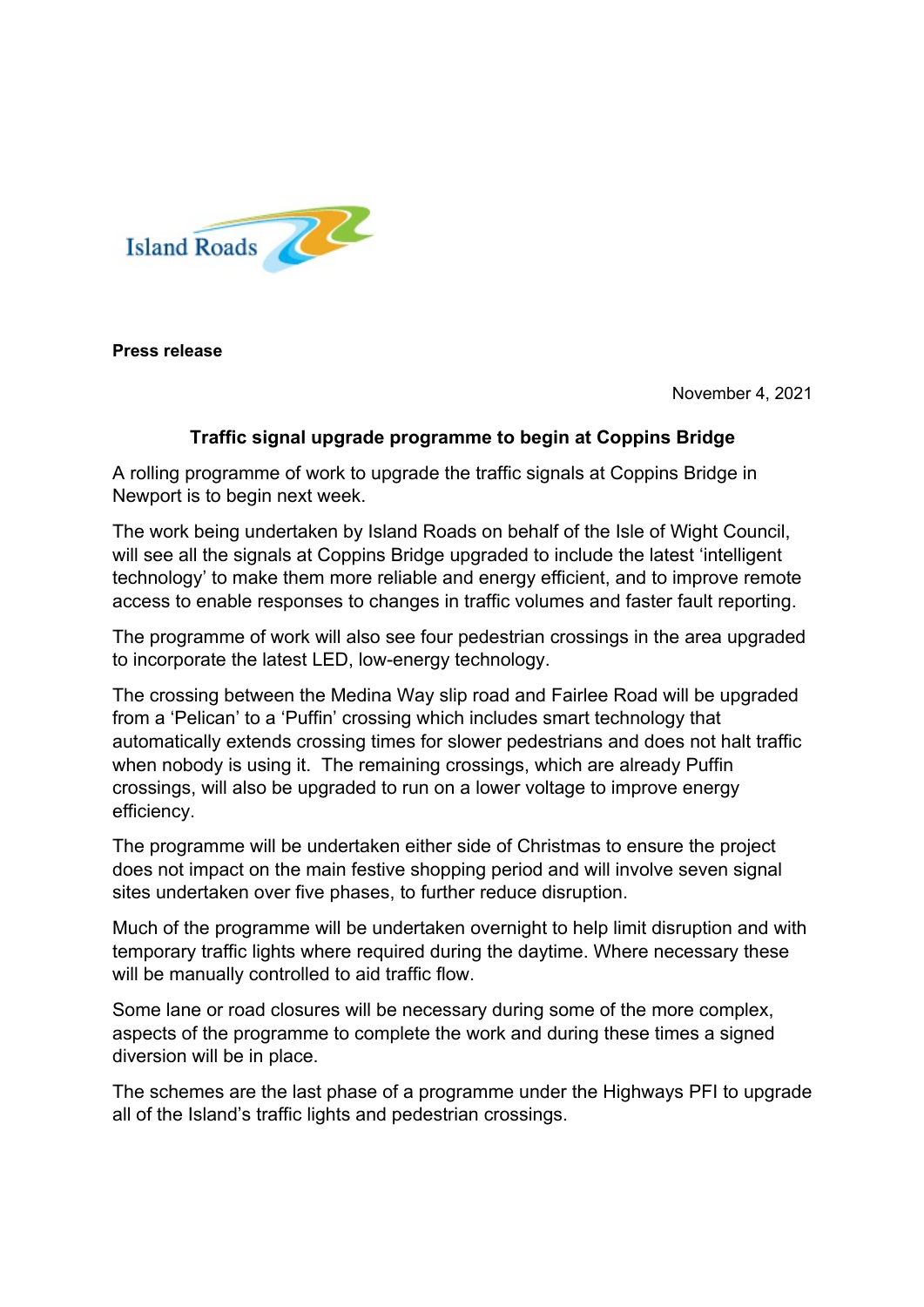It was initially scheduled to be undertaken in 2019 but postponed, in agreement with the Isle of Wight Council, so as not to coincide either with the St Mary's junction improvement or the St George's Way widening schemes.

Work will begin on 8 November with an upgrade of the set of lights at the junction of St George's Way and Coppins Bridge. While this is done there will be temporary signals in place, operated manually to ensure traffic is kept moving. On completion, attention will then shift to upgrading the Barton Road/High Street pedestrian crossing. The work will then cease for the festive period between Monday 6 December 2021 and Friday 7 January 2022 and will resume again with the final phases from Monday 10 January, 2022. Prior to this phase starting more communications will be issued highlighting the traffic arrangements to enable people to plan their journeys. The programme will be completed in its entirety by Friday 11 March 2022.

"Clearly Coppins Bridge is an extremely busy location and the need to minimise disruption has been foremost in our planning with the Isle of Wight Council," said Keith Gourlay, Island Roads construction manager.

"There will be periods when alternative traffic arrangements will be necessary, but we are doing all we can to minimise impact including much night working and, crucially, ceasing work altogether in the run up to and over the Christmas period.

"But as all Islanders know, this is a very busy junction and we hope residents will appreciate the need to ensure the traffic signals are the most efficient, safe and effective.

"We will be working closely in the coming weeks with local businesses to discuss the arrangements around the works taking place in the New Year, particularly those in the High Street to assist with any access requirements for deliveries.

"We would like to thank residents and businesses in advance for their understanding and co-operation."

ENDs.

## **Notes to editors:**

- 1. Map showing the five phases of work during the Coppins Bridge traffic signal upgrade programme.
- 2. The programme of work is as follows:

| Phase | Location                            | Duration                                 | Traffic management                                                                                                                                                                      |
|-------|-------------------------------------|------------------------------------------|-----------------------------------------------------------------------------------------------------------------------------------------------------------------------------------------|
| A     | Coppins Bridge / St<br>George's Way | Monday November 8-<br>Friday November 19 | Night-time work with no<br>restrictions during the<br>day. Temporary lights will<br>be in use, operated<br>manually during the day.<br>There will be some night-<br>time lane closures. |